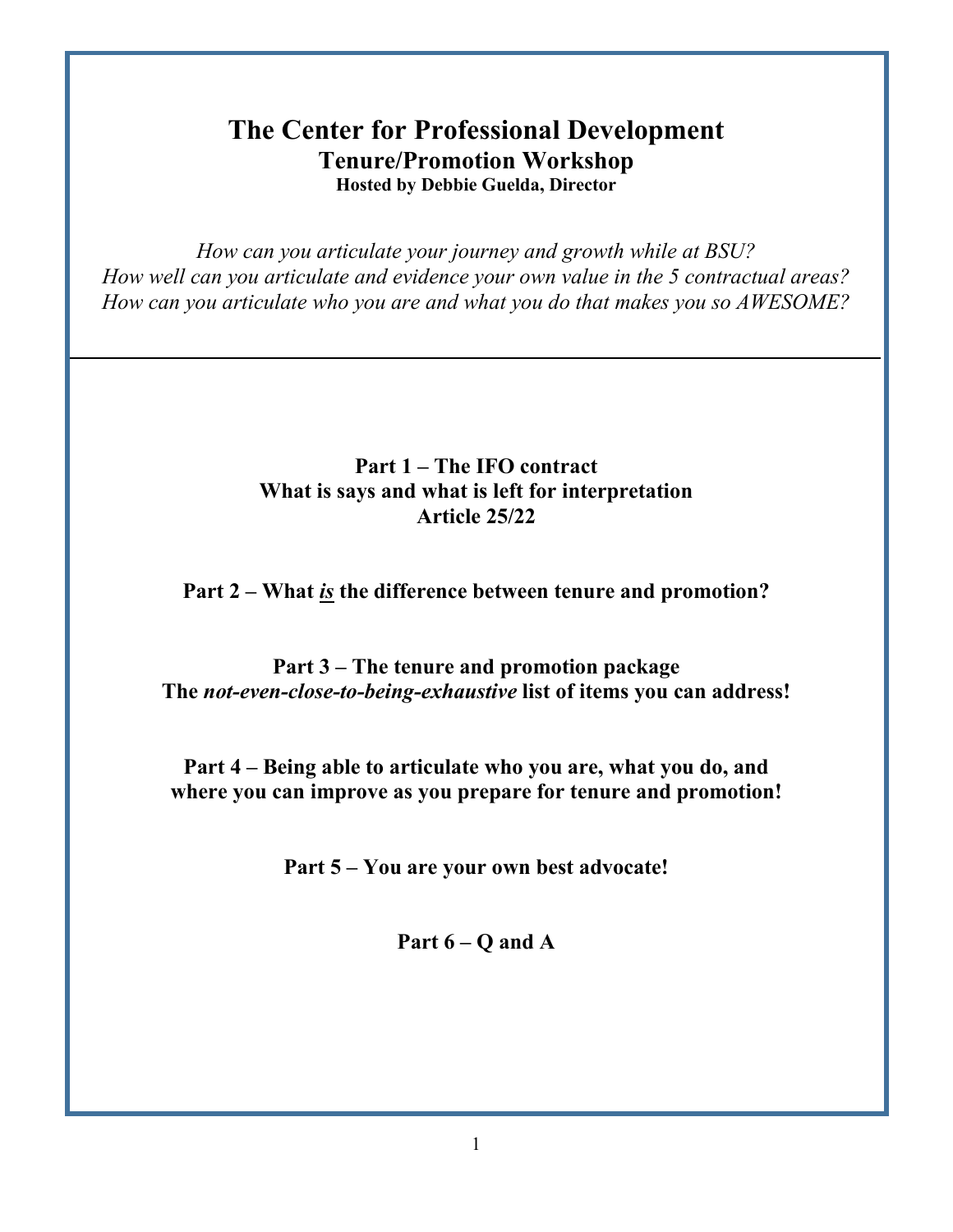#### **Part 1 – The IFO contract What is says and what is left for interpretation Article 25**

**Subd. 1. Tenure**. The decision to award tenure shall normally be based on the faculty member's work during the probationary period. A faculty member's work at the university prior to the commencement of the probationary period, if any, may be considered. To be awarded tenure, the faculty member must demonstrate a record of positive performance and professionally competent achievement over the duration of the probationary period that is consistent with the goals and objectives of the university/college/department/program and with the goals of the process outlined in Article 22. The faculty member's record will be evaluated based on all the criteria outlined in Article 22. Completion of the probationary period alone does not mean the standards of tenure have been met.

**Subd. 2. Promotion**. The decision to promote shall be based on the faculty member's cumulative work record since the faculty member's last promotion or since the date of hire as applicable. To earn promotion, the faculty member must demonstrate a cumulative record of professional performance and high achievement appropriate to the relevant rank and consistent with the goals and objectives of the university/college/department/program. The faculty member's record will be evaluated based on all the criteria outlined in Article 22.

| 2021-2022 PROMOTION REQUEST TIMELINE (See Article 25 in the IFO-MnSCU Master Agreement for further detail) |  |
|------------------------------------------------------------------------------------------------------------|--|
|                                                                                                            |  |

| <b>Department Review</b><br>(Coordinated through Chair)                                                   |                                                                          | Dean / Supervisor Review                                                                                                                                                            |                                                            |                                                                   | <b>Vice President / Provost Review</b>                                                                                                         |                                                    |                                             | <b>President Review</b>                                                                                               |                                                                                                              |                                                                                                           |
|-----------------------------------------------------------------------------------------------------------|--------------------------------------------------------------------------|-------------------------------------------------------------------------------------------------------------------------------------------------------------------------------------|------------------------------------------------------------|-------------------------------------------------------------------|------------------------------------------------------------------------------------------------------------------------------------------------|----------------------------------------------------|---------------------------------------------|-----------------------------------------------------------------------------------------------------------------------|--------------------------------------------------------------------------------------------------------------|-----------------------------------------------------------------------------------------------------------|
| Submission of<br><b>Promotion file</b><br>and Progress<br>report to<br><b>Department</b><br>through Chair | Department /<br><b>Chair</b><br>proposed<br>recommendation<br>to Faculty | <b>Promotion File</b><br>and Progress<br>report forwarded<br>to Dean /<br><b>Supervisor</b><br>(With<br>Department<br>recommendations<br>and Faculty<br>response<br>(if any) added) | Dean proposed<br>Promotion<br>recommendation<br>to Faculty | <b>Faculty meeting</b><br>with<br>Dean / Supervisor<br>(Optional) | <b>Promotion file</b><br>forwarded to VP<br>(Dean comments<br>and faculty<br>response<br>(if any) added)<br><b>PDR File</b><br>forwarded to VP | <b>VP</b> proposed<br>recommendation<br>to Faculty | Faculty<br>meeting<br>with VP<br>(Optional) | <b>Promotion file forwarded</b><br>to President<br>(With VP recommendation<br>and Faculty response<br>(if any) added) | President's<br>decision sent<br>to Faculty<br>(Copy of<br>decision and<br>documents<br>to Personnel<br>file) | Faculty<br>may<br>request a<br>meeting<br>with<br><b>President</b><br>following<br>denial of<br>Promotion |
| $1 - 7 - 22$<br>(First Friday Duty)<br>Day of Spring<br>Semester)                                         | 1-21-22                                                                  | $1-31-22+$                                                                                                                                                                          | 2 2 5 2 2                                                  | 3-4-22                                                            | $3 - 18 - 22$                                                                                                                                  | 4-15-22                                            | $4 - 22 - 22$                               | $5-1-22+$                                                                                                             | $6-15-22$ *                                                                                                  | 10-7-22                                                                                                   |

\*Promotion file includes 1) Application and Supporting Documentation, plus 2) all required Recommendations from Chair / Department, Dean, VP,

3) any written faculty responses to Recommendations from Chair / Department, Dean, VP added throughout the process and 4) the final decision made by the President.

#### **2021-2022 TENURE REQUEST TIMELINE** (See Article 25 in the IFO-MnSCU Master Agreement for further detail)

| <b>Department Review</b><br>(Coordinated through Chair)                                                |                                                                   | <b>Dean / Supervisor Review</b>                                                                                                                                    |                                                                |                                                                   | Vice President / Provost Review                                                                                                                             |                                                    |                                             | <b>President Review</b>                                                                                                      |                                                              |                                                                                                                 |                                                                                                             |
|--------------------------------------------------------------------------------------------------------|-------------------------------------------------------------------|--------------------------------------------------------------------------------------------------------------------------------------------------------------------|----------------------------------------------------------------|-------------------------------------------------------------------|-------------------------------------------------------------------------------------------------------------------------------------------------------------|----------------------------------------------------|---------------------------------------------|------------------------------------------------------------------------------------------------------------------------------|--------------------------------------------------------------|-----------------------------------------------------------------------------------------------------------------|-------------------------------------------------------------------------------------------------------------|
| Submission of<br><b>Tenure file</b><br>and Progress<br>report to<br><b>Department</b><br>through Chair | Department /<br>Chair<br>proposed<br>recommendation<br>to Faculty | Tenure file and<br>Progress report<br>forwarded to<br>Dean/<br>Supervisor<br>(With<br>Department<br>recommendation<br>s and Faculty<br>response<br>(if any) added) | Dean proposed<br><b>Tenure</b><br>recommendation<br>to Faculty | <b>Faculty meeting</b><br>with<br>Dean / Supervisor<br>(Optional) | <b>Tenure</b> file<br>forwarded to<br><b>VP</b><br>(Dean<br>comments and<br>faculty<br>response<br>(if any) added)<br><b>PDR File</b><br>forwarded to<br>VP | <b>VP</b> proposed<br>recommendation<br>to Faculty | Faculty<br>meeting<br>with VP<br>(Optional) | <b>Tenure file</b><br>forwarded to<br>President<br>(With VP)<br>recommendation<br>and Faculty<br>response<br>(if any) added) | <b>Faculty</b><br>meeting<br>with<br>President<br>(Optional) | President's<br>decision<br>sent to<br>Faculty<br>(Copy of<br>decision and<br>documents<br>to Personnel<br>file) | <b>Faculty</b><br>request<br>for<br>meeting<br>with<br>President<br>following<br>denial of<br><b>Tenure</b> |
| $1 - 8 - 21$<br>(First Friday<br>Duty Day of<br><b>Spring Semester)</b>                                | 1-22-21                                                           | $1-31-22+$                                                                                                                                                         | 2 25 22                                                        | 3-4-22                                                            | 3-18-22                                                                                                                                                     | 4-15-22                                            | 4-22-22                                     | $5 - 1 - 22 +$                                                                                                               | $5.6 - 22$                                                   | $6-15-22$ *                                                                                                     | $1-15-23+$                                                                                                  |

\*Tenure file includes 1) Application and Supporting Documentation, plus 2) all required Recommendations from Chair / Department, Dean, VP, 3) any written faculty responses to Recommendations from Chair / Department, Dean, VP added throughout the process and 4) the final decision made by the President.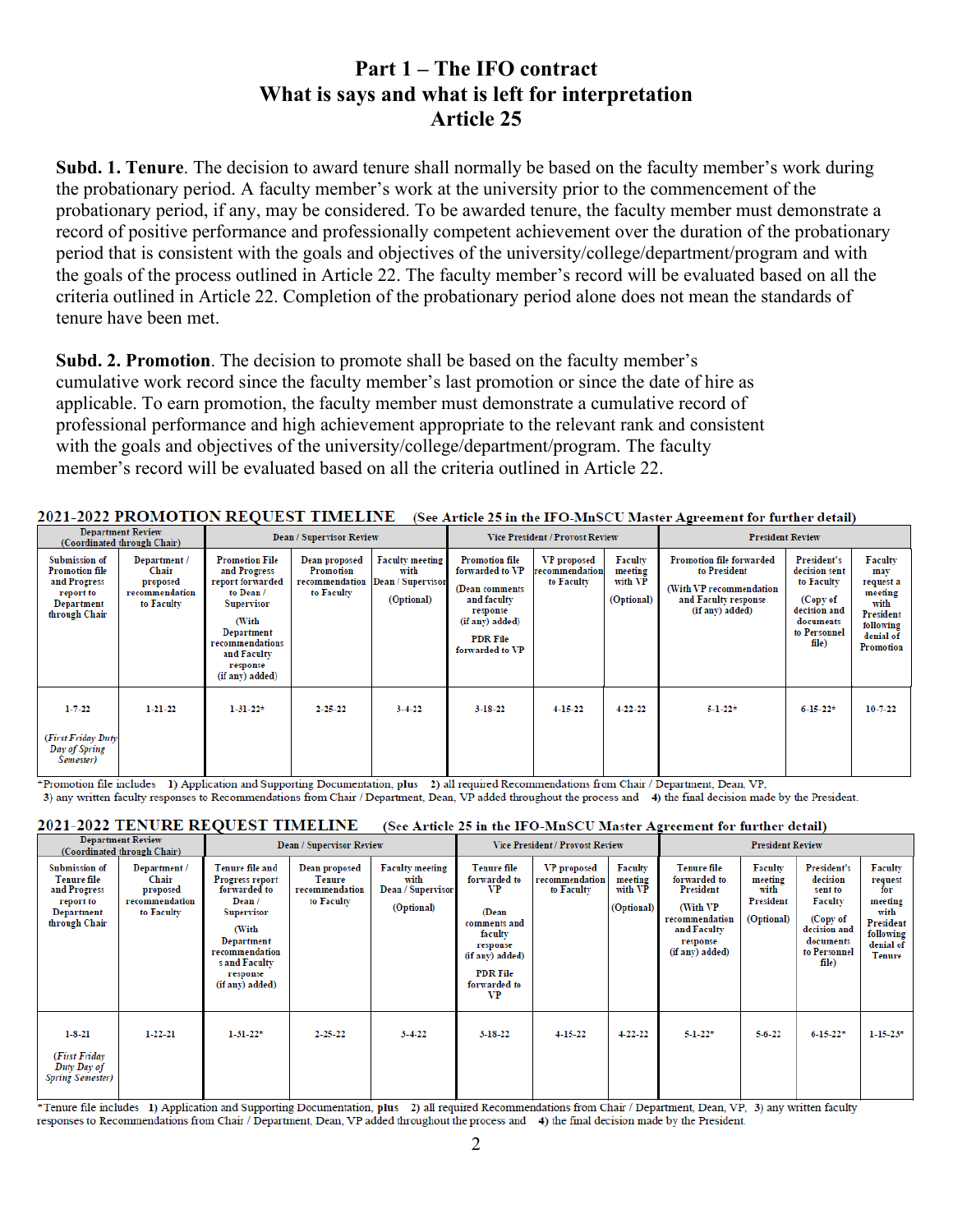#### **Part 2 – What** *is* **the difference between tenure and promotion? The quick and dirty answers:**

Tenure – an indefinite appointment unless something serious occurs Promotion – increase in rank and associated salary

## **The contractual definitions:**

**Subd. 41. Promotion**. Promotion refers to an increase in academic rank based on the promotion process set forth in Article 25.

**Subd. 49. Tenured Appointment**. A tenured appointment is a faculty appointment pursuant to Article 21, Section E, Subd. 7, upon successful completion of the probationary period. Tenured appointments are for an indefinite period of time and individuals holding such appointments are automatically reappointed annually unless terminated under the provisions of either Article 24 or Article 23.

> FYI: Article 23 - Retrenchment Article 24 – Faculty rights in disciplinary and investigative action

------------------------------------------------------------------------------------------------------------------------------------

#### **Part 3 – The tenure and promotion package The** *not-even-close-to-being-exhaustive* **list of items you can address! Note – Please see Article 22 of the contract!**

#### **Area I – Teaching Effectiveness**

What is your philosophy when designing a class?

How have your classes evolved since you began teaching them? Why is this?

What teaching techniques have you attempted, but just didn't work for you? Reflection about this? What teaching techniques have you attempted and still employ? Why do you think these work for you? Have you attended meetings, seminars, viewed webinars, read books/articles etc. that addresses teaching effectiveness?

Did these help you alter your methodologies? How?

How do you approach writing exams? Assignments? How have these changed as you have become more experienced?

Do you regularly utilize mid-semester/end-of-semester teaching evaluations?

How have you used these assessments to change your teaching/classes? What worked? What didn't?

Do you use Best Practices of teaching evaluation distribution and utilization?

Have you have your teaching observed/evaluated by a peer or the CPD?

What did you learn about your teaching and how has this affected your approach? *What else can you add here?*

Examples of suggested evidence to include in package:

- Documentation on conferences, seminars, workshops, webinars, attended.
- Ouantitative information on teaching evaluations. Reflections on these.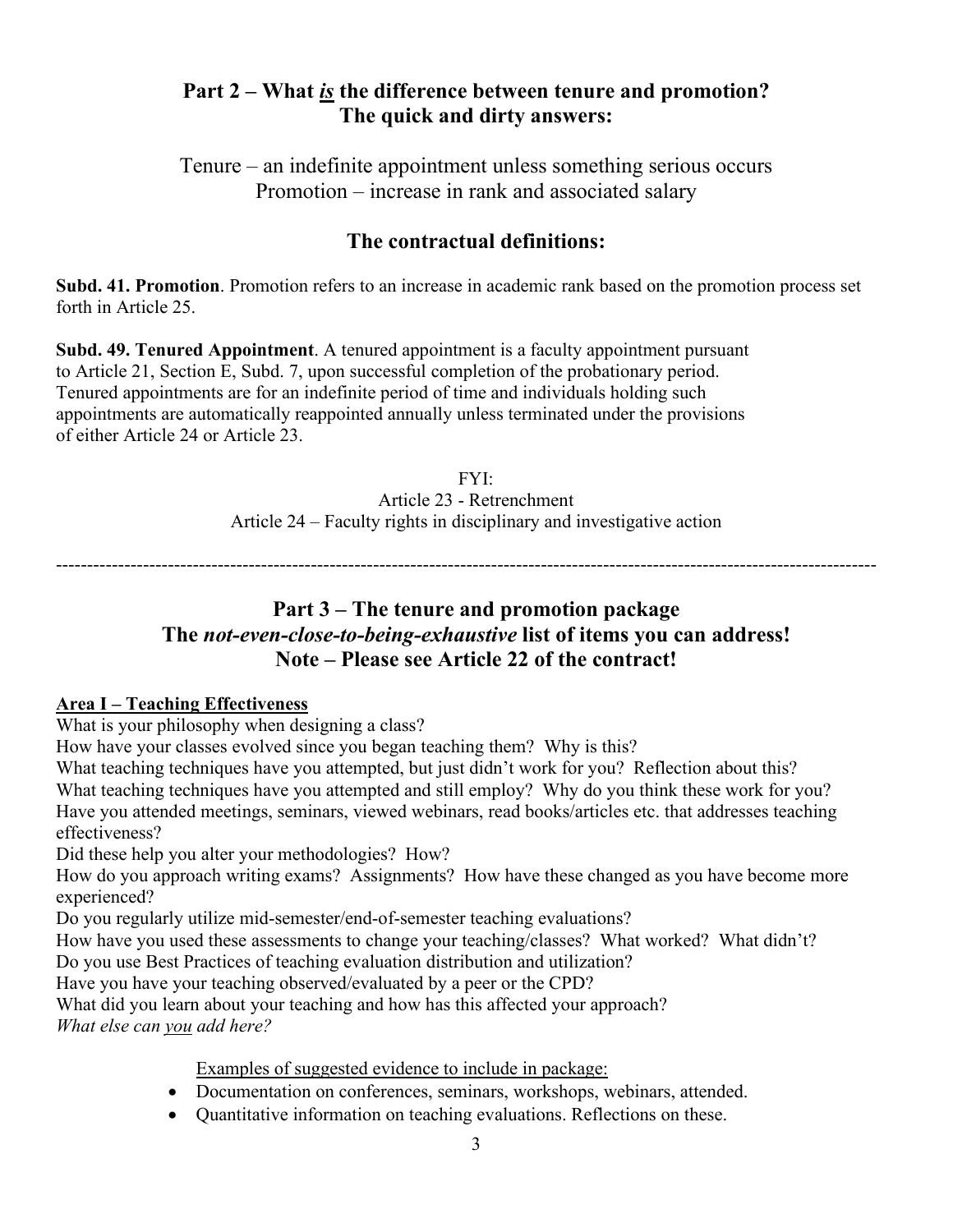- Examples of student comments
- Examples of teaching evaluations given. How did these affect your teaching?
- Examples of exams given in your classes
- Bibliography of works read
- Certificate(s) from the CPD for seminars/observations/workshops attended

#### **Area II – Scholarly Achievement**

How your work fit into BSU's Mission and Vision statements? The Strategic and Master Academic Plans? How does your scholarship set you apart, yet compliment, other work in your department/program? Does your scholarship affect your work in the other contractual areas? How? Have you attended/presented at meetings? Local, regional, national, international? Have you started collaborative relationships that you may not have had earlier in your career? How has your research changed since your arrival at BSU? How has this challenged or strengthened you? How does your scholarship affect others besides those that share you specific individual interests? Have you shared your scholarship with students? With colleagues? With members of the university community?

*What else can you add here?*

Examples of suggested evidence to include in package:

- Manuscripts published, in print, or in prep (not just links!).
- Copies of grants submitted, even those that were not funded.
- Confirmation of abstracts accepted/meetings attended. How did these assist growth?
- Copies of performance or exhibition promotional material. How did these assist growth?

#### **Area III – Continuing Preparation and Study**

How are you growing as a faculty member at Bemidji State University?

How has your knowledge in your field grown? Changed?

To what professional organizations do you belong?

How have your interests changed or developed?

How has this affected growth in the other contractual areas?

How do you challenge yourself? What are you proud of? Challenged by?

How do you keep current in your field?

Do you see yourself occupying the same role in your department/program, college, university as you did when you began your BSU career?

Suggested evidence to include in package:

- Documentation of professional organization memberships.
- Information on conferences, webinars, etc. attended. How have these helped you grow?
- Bibliography of works read. How have these helped you grow?
- Information on professional organizations to which you belong.

#### **Area IV - Contribution to Student Growth and Development**

How have you contributed to student growth and development outside of the classroom? With how many advisees do you work? What is your philosophy of student advising? Do you work with students individually in mentoring, individual research projects, performances? Do you have graduate students? What is your philosophy here?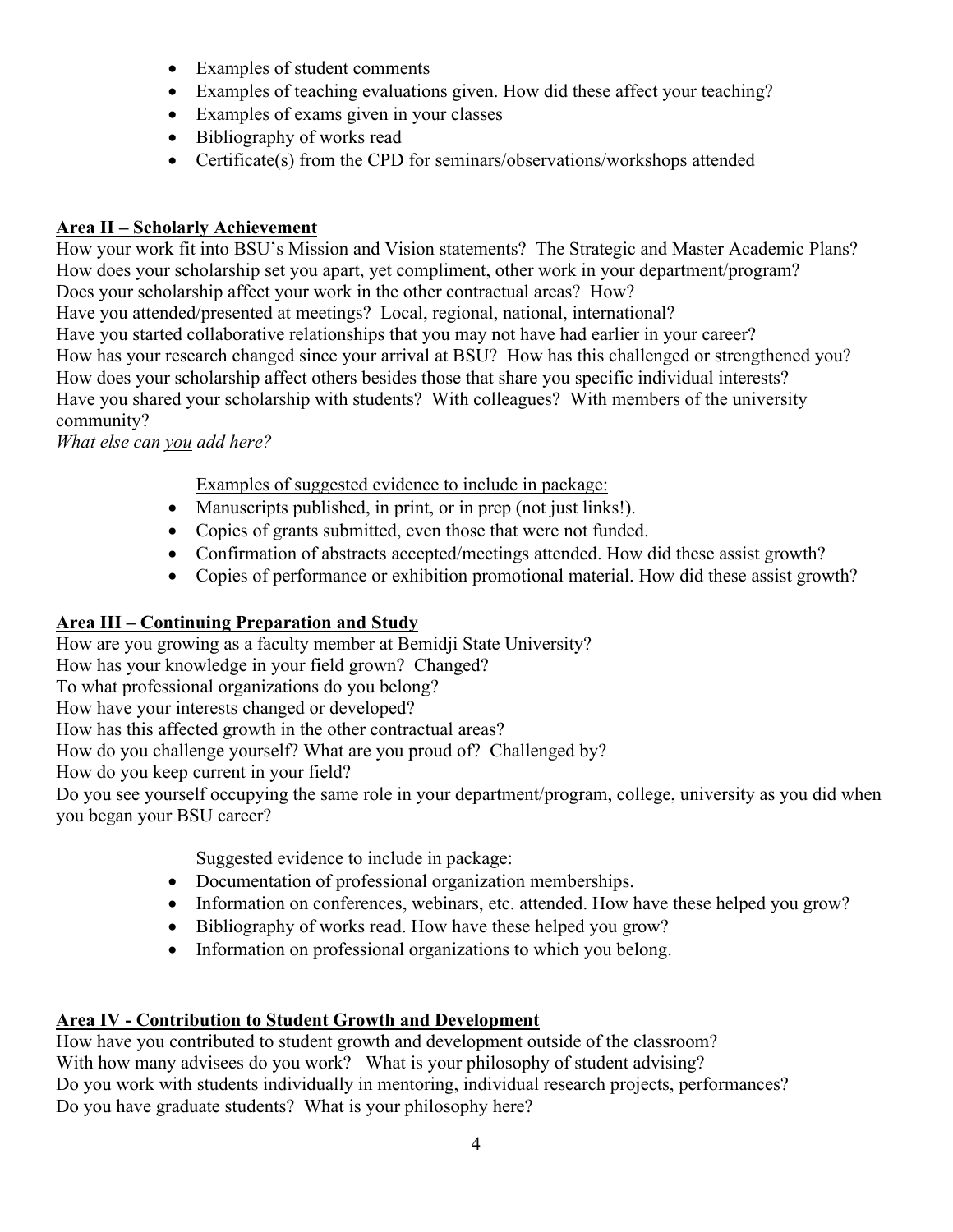In what social or community building activities with students are you active?

Can you illustrate how you are integral in the success of students in your area (not directly related to teaching?) Are you involved in student organizations?

How do you strive to build community with students in your department/program/program?

Are you a member of the graduate faculty and serve on committees?

Do you review students' resumes and offer advice for grad school applications, etc.?

How would students at BSU fare worse if you were not involved with them? Again, how do you uniquely serve our students?

*What else can you add here?*

Suggested evidence to include in package:

- Commentary from students in the form of emails, thank you cards, etc. Which of these reinforced particular activities and efforts?
- Information regarding student clubs/organizations with whom you are involved.
- Information regarding advising success.
- Information on student projects, theses, SSAC involvement, performances, in which you were integral.

#### **Area V – Service to the University and Community**

On what committees do you serve? For how long?

Can you articulate your contribution to these committees and how the work of these committees has moved forward because of your contribution?

How do you facilitate civic engagement in your department/program?

How have you made BSU a better place for students, faculty, and staff?

Are you known in the community of Bemidji? In what context as it refers to BSU?

Have you worked with the foundation, donors, and alumni?

How have you actively promoted your department/program/BSU?

Can you speak to BSU's signature themes?

*What else can you add here?*

- Suggested evidence to include in package:
- Letters from chairs of committees speaking to your contribution and time served.
- Information on initiatives on which you have worked. Why were these important?
- Information on involvement in the community. Why were these important?
- Letters from members of the community speaking to your involvement and contribution.
- Examples of promotional materials, programs, etc.

## **Part 4 – Being able to articulate who you are, what you do, and where you can improve as you prepare for tenure and promotion!**

------------------------------------------------------------------------------------------------------------------------------------

Can you draw a tree/concept map that demonstrates how you have grown and developed in the past x years in each of the 5 areas? How has your map changed since your first year?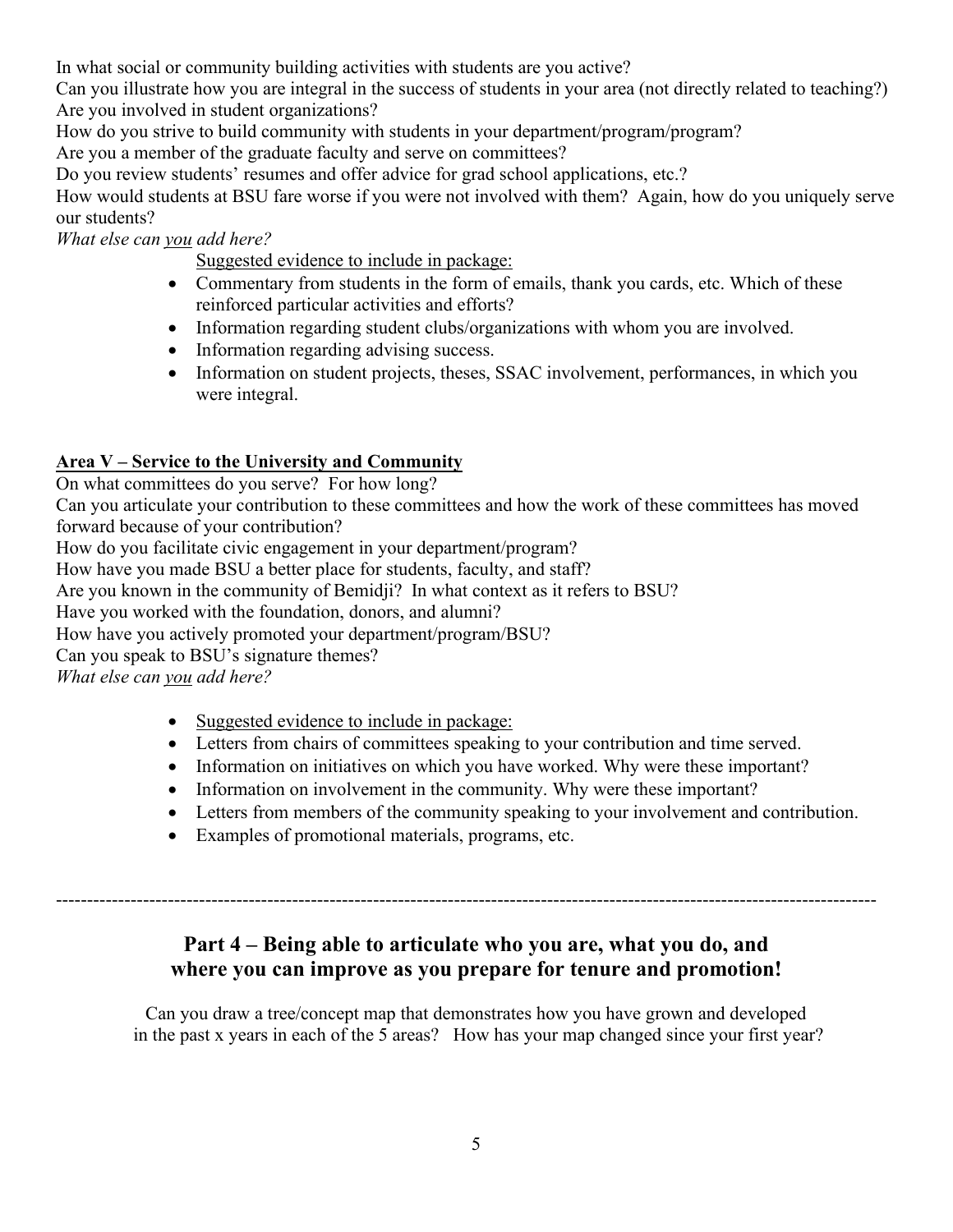

# **advocate:**

What do you see as your contribution in your department/program/program, college, and the university as a whole? In other words, what do *you* bring to the party?

Department/program:

College:

University:

# **And finally:**

*In 5 or less sentences, (yes, really) tell me who you are, what you do, and the importance of you to Bemidji State University.*